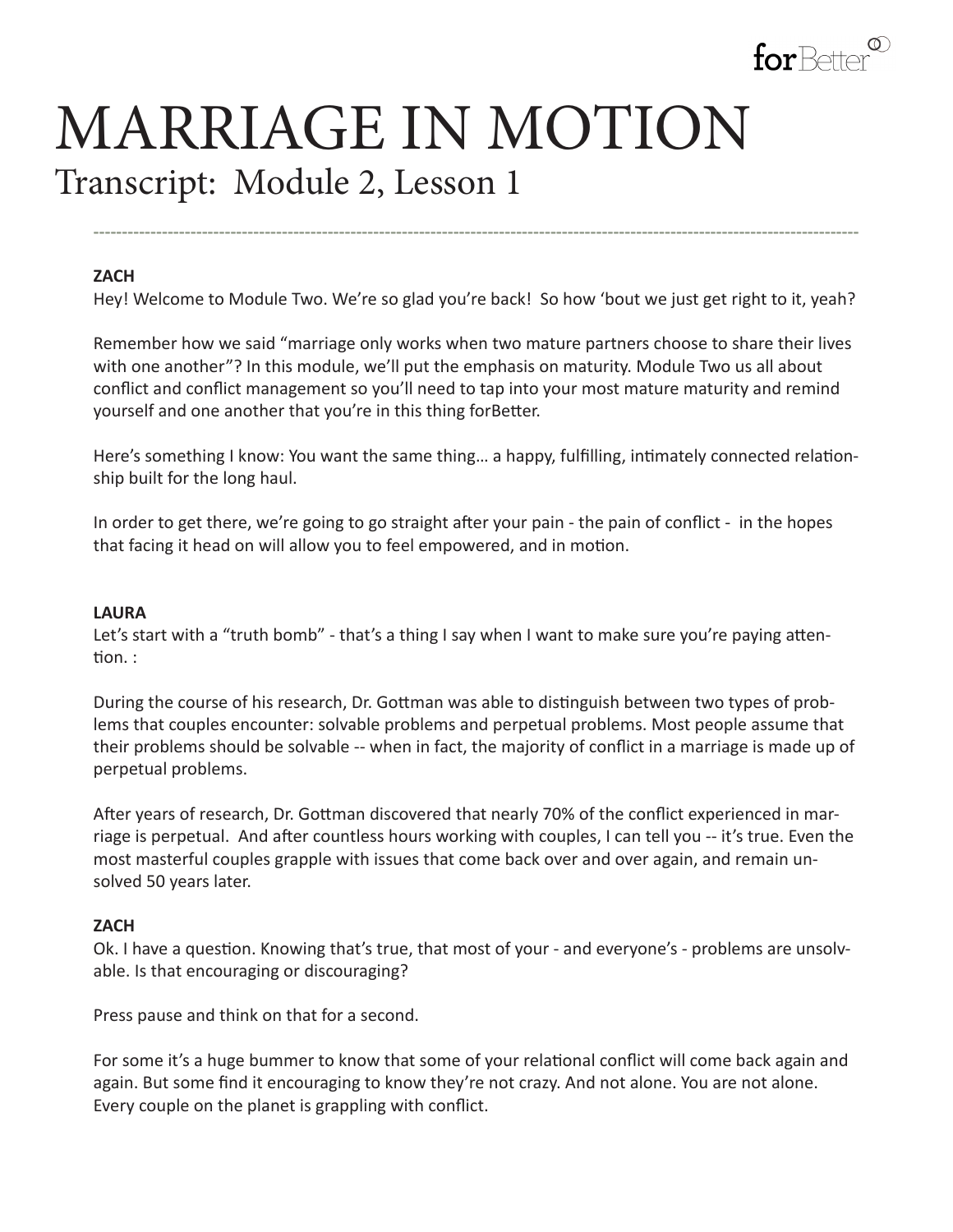This lesson is about the different kinds of problems that can plague a marriage. And what you can do about them. We're going to cover a lot of ground here with the immediate goal of getting you moving more efficiently through conflict. In this video, you'll learn:

- 1. To spot the difference between a perpetual and solvable problem.
- 2. What to do about your solvable problems.
- 3. What to do about your perpetual problems.
- 4. How to recognize if you're gridlocked.
- 5. Two words that will bust gridlock.
- 6. To become clear about your "next step".

One of the reasons we get so overwhelmed with conflict is we're employing strategies that, ultimately, don't work. Especially when we try to solve our unsolvable problems. It ends up being a gigantic waste of time. So the focus for today is this:

Not all conflicts are created equally. In marriage you will have "problems to solve" and "tensions to manage". Knowing the difference between the two makes ALL the difference.

## **LAURA**

Not being able to discern the difference between solvable and unsolvable conflict can create a lot of expectations and frustration that build up over time, making matters worse. You know what I'm talking about, right?

"Truth Bomb": There are facets about you that are -- for the most part -- unchanging. For example, you will always be an introvert, or a saver by nature, or a carefree spirit that lives life spontaneously. And your partner may be an extrovert, or a spender who plans their life to the minute. These fundamental personality differences create the spice of life… but at times this spice can itch, burn and make life a bit uncomfortable.

If, however, you can wrap your head around the different kinds of problems and also your own tendencies in conflict (remember, maturity) then your skills at managing conflict will improve, with less frustration over time.

I'm gonna start with two conflict stories I just dealt with in my office. Same couple...two totally different conflicts.

This couple shares common interests and life goals but couldn't be more different in their day to day lives. So they walk in my office already in a huff from a recent exchange in the waiting room. They arrived separately after work and upon first meeting, he wanted to wrap his wife up in a hug and kiss her hello. She rebuffed his advances and told him she wasn't ready yet… she was still in her head from work, sweaty from rushing to the appointment, and frustrated with arriving a few minutes late. By the time they walked into my office, he was feeling rejected and she was feeling smothered.

The same couple also brought up a recent argument they had regarding buying a puppy for their six year old daughter. The wife felt that a puppy was an important learning tool for their daughter. The husband didn't want to take on a 15+ year commitment, especially given their current living situation in a tight townhouse in the city.

Now one of these conflicts is solvable, and the other is perpetual… can you spot the difference? Let's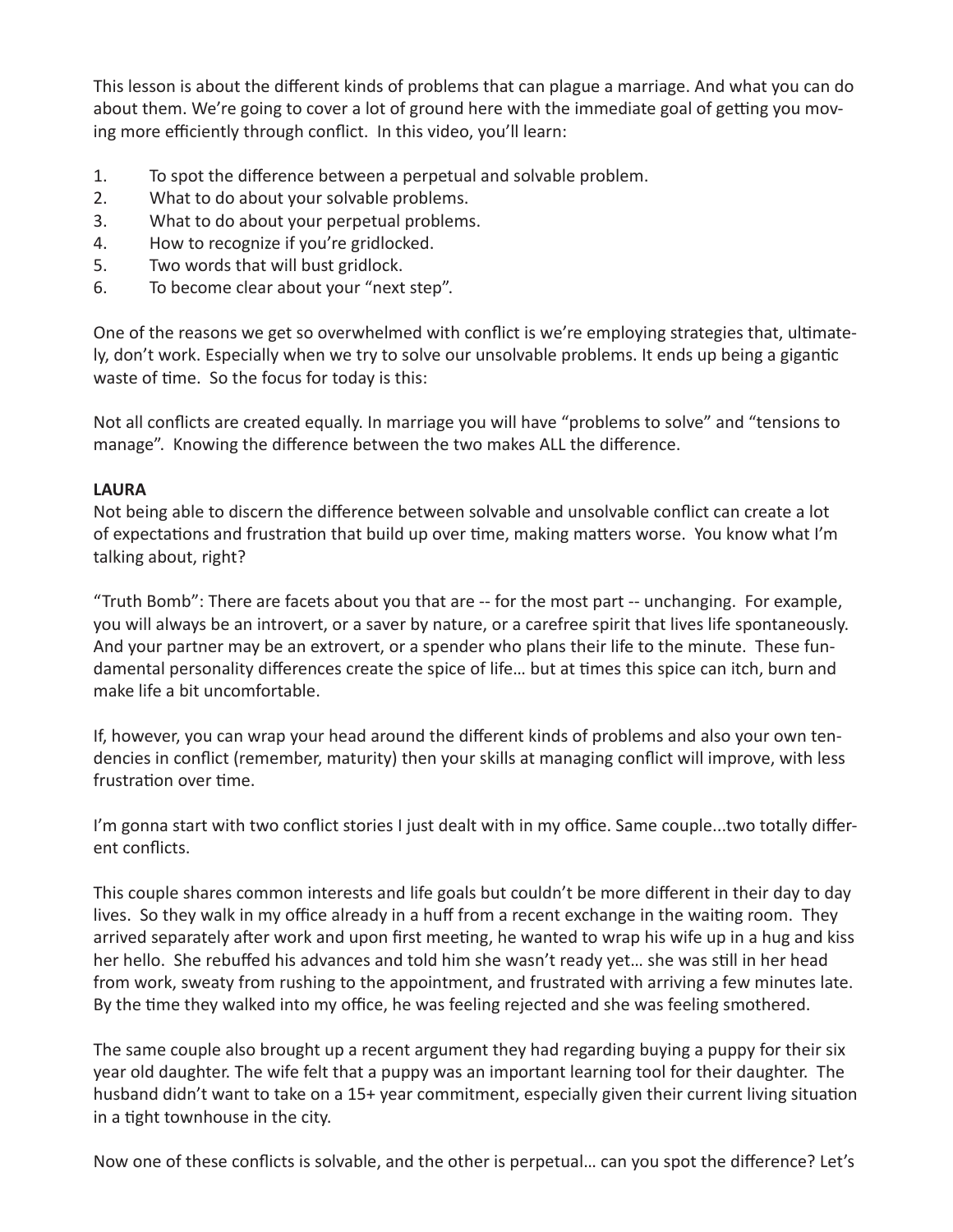dive in…

Solvable problems are actually pretty easy to spot. These are typically situational. They can be about housework, sex, in-laws. The tricky part is that what might be solvable for one couple could be perpetual for another.

Perpetual problems are more fundamental to the relationship. They're typically rooted in your different styles of relating. For example, he's an introvert. She's an extrovert. Or it could also be topical, like housework and sex, but the couple will return to them over and over. And over again.

All couples have perpetual problems, but the real problem is when those problems become gridlocked. No matter when or how or how often you discuss the issue, you end up disappointed and dissatisfied by the fact that you're not making any progress.

We'll talk about gridlock in a bit...for now, here's the secret to dealing with your problems once you define which category they're in.

With solvable problems. It's pretty simple. You solve them. I know this sounds easier said than done, but it should be a top priority for you. There is simply no reason to allow solvable problems to plague your relationship. The activity sheet for this lesson will have some good practical tips for how to get some traction with your solvable problems.

Perpetual problems are, of course, tougher to tackle. The first step, in dealing with perpetual problems, is acknowledging and allowing that they exist. Take a look at the list we provided -- are any of these problems in your relationship, and if so, see which ones may qualify as perpetual. If your issues are not on the list, add them. The point is to begin to get clear about the problems you can solve, and the ones that will likely recur.

Second, begin to get really curious about what's really underneath the perpetual issue. Honestly, it's the only thing you can do. Once you accept that the problem will not go away, get to know it. Learn as much as you can about what makes your partner tick. Maybe even have fun with it. Why do they think the way they do? What is the upside of the issue? What can you learn from his introversion? Her extroversion?

## **ZACH**

What Laura is talking about is curiosity. It's the failure of curiosity has severe consequences....primarily gridlock. Gridlock, by definition, means that you're not moving. But besides being stuck, here are some other obvious signs.

- If you consistently feel rejected by your partner. You're gridlocked.

- If you are having the same conversation over and over without making any progress. You're gridlocked.

- If you or your partner are dug into your position. You're gridlocked.

- If there is no humor or playfulness in your conflict. You're gridlocked.

- If your issue gets worse over time. You're gridlocked.